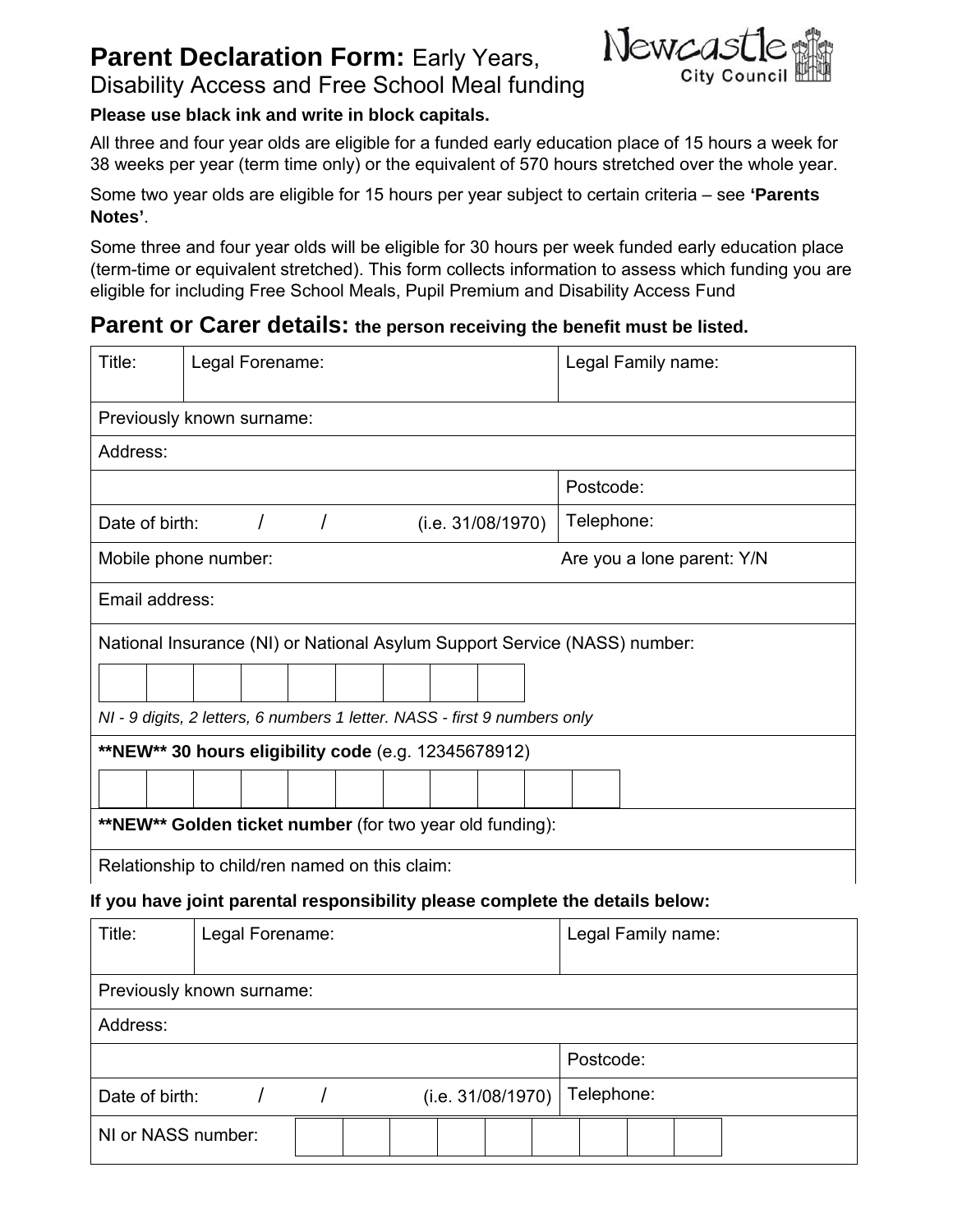# **Child details:**

| Legal Forename:                                                                                                                   |                              |              |  | Legal family name:       |                |                                             |  |  |
|-----------------------------------------------------------------------------------------------------------------------------------|------------------------------|--------------|--|--------------------------|----------------|---------------------------------------------|--|--|
| Date of Birth:                                                                                                                    | Gender $M \square F \square$ |              |  | Ethnicity code:          |                |                                             |  |  |
| Address:                                                                                                                          |                              |              |  |                          |                |                                             |  |  |
| Postcode:                                                                                                                         |                              |              |  | Language spoken:         |                |                                             |  |  |
| Additional<br>information**:                                                                                                      | $DLA$ $\Box$                 | $E HCP \Box$ |  | $LAC$ $\Box$             | Adopted $\Box$ | Residence Order /<br>Special Guardianship □ |  |  |
| ** If you have ticked any of the above your Provider may ask you to produce evidence                                              |                              |              |  |                          |                |                                             |  |  |
| Main Provider/School:                                                                                                             |                              |              |  |                          |                |                                             |  |  |
| Proposed start date:                                                                                                              |                              |              |  | Proposed hours per week: |                |                                             |  |  |
| Please complete section below regarding hours per week including any other Providers/schools<br>who may also be claiming funding. |                              |              |  |                          |                |                                             |  |  |

### **Setting / School and attendance details**

- You need to complete this Declaration Form for each setting / school your child attends for their early education entitlement in order to ensure that funding is paid fairly between them
- Your child can attend a maximum of three settings and if your child attends more than 1 setting you can decide how to allocate your funded hours.
- If your child is in receipt of DLA one Provider may be eligible for Disability Access Fund to help us allocate this please nominate your main Provider:

## **My child is attending the following settings:**

| Setting / School                          |  |            | Please enter total free entitlement hours<br>attended per day* |            | <b>Total</b><br>number of<br>hours per | <b>Number of</b><br>weeks per<br>year (e.g. |      |         |
|-------------------------------------------|--|------------|----------------------------------------------------------------|------------|----------------------------------------|---------------------------------------------|------|---------|
| Name(s)                                   |  | <b>Mon</b> | <b>Tues</b>                                                    | <b>Wed</b> | <b>Thur</b>                            | Fri                                         | week | 38, 51) |
| A                                         |  |            |                                                                |            |                                        |                                             |      |         |
| B                                         |  |            |                                                                |            |                                        |                                             |      |         |
| $\mathbf C$                               |  |            |                                                                |            |                                        |                                             |      |         |
| <b>Total Daily Free Hours</b><br>Attended |  |            |                                                                |            |                                        |                                             |      |         |
| <b>Start Date/s</b>                       |  |            |                                                                |            |                                        |                                             |      |         |

**\*** You may need to discuss these hours to make sure parents and Provider agree which settings are claiming the funded 15 or 30 hours (including if stretched over the whole year)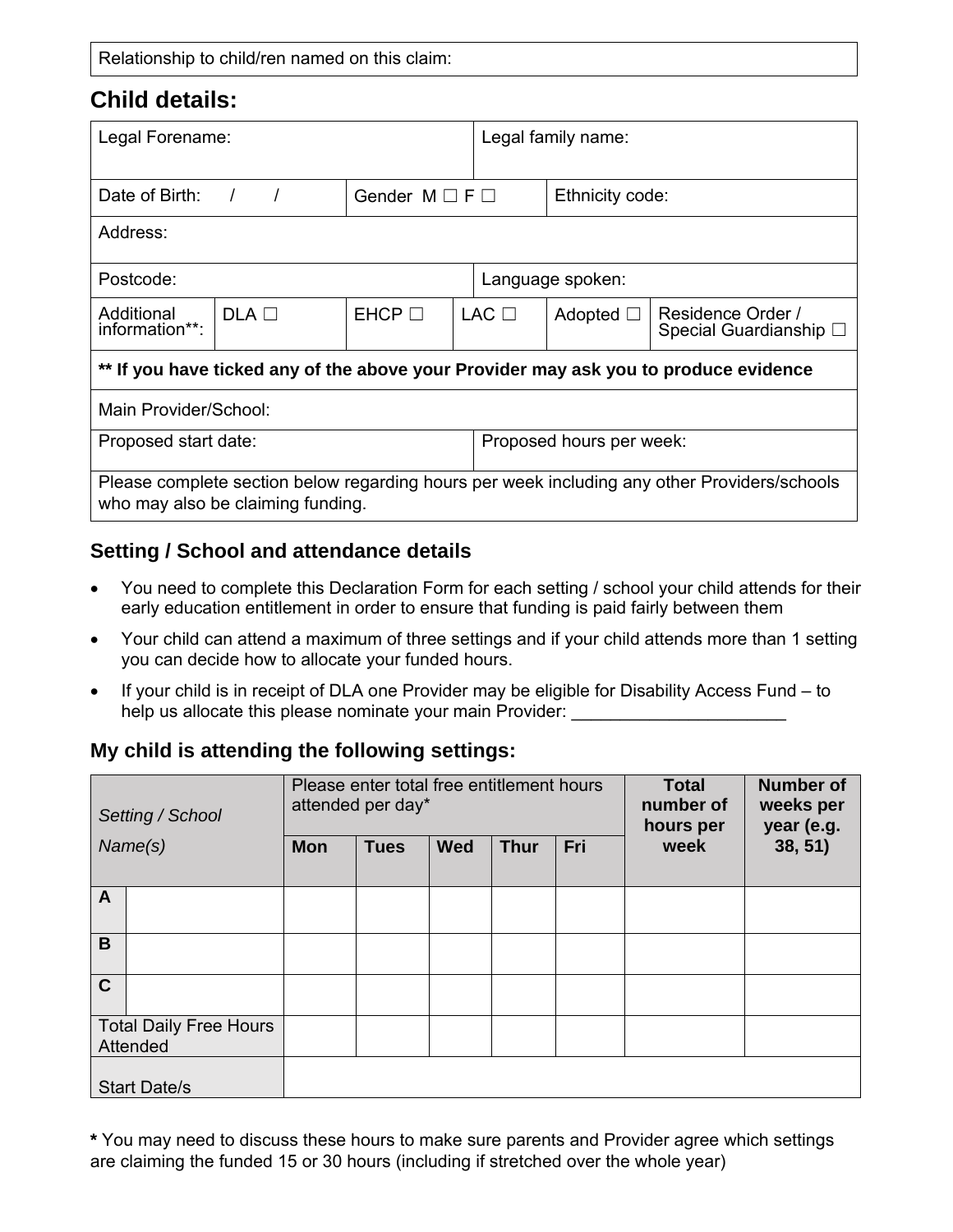### **Siblings (other children who you have parental responsibility for)**

|         | Forename | Surname | Date of birth |
|---------|----------|---------|---------------|
| Child 1 |          |         |               |
| Child 2 |          |         |               |
| Child 3 |          |         |               |
| Child 4 |          |         |               |
| Child 5 |          |         |               |
| Child 6 |          |         |               |

## **Parent/Carer/Guardian with legal responsibility declaration**

#### **I am eligible** for (Please refer to **'Parents Notes'** and tick)

- $\Box$  15 hours for two year olds (see note 1)
- $\Box$  30 hours for three and four year old (see note 2)
- $\Box$  15 hours for three and four year old (see note 3)
- $\Box$  Disability Access Fund i.e. in receipt of DLA (see note 4)
- ☐ Early Years Pupil Premium (see note 5)

I agree that the information given above is correct, and I give permission for Newcastle City Council to check my eligibility status with the relevant benefit providers, and hold my details to make further checks including Early Years Pupil Premium, Disability Access Fund and Free School Meals. I agree to inform you immediately if my benefit stops or changes.

If eligible I agree to complete local Sure Start registration form (two year olds only)

| Parent Signed:                                   | Date: |
|--------------------------------------------------|-------|
| Childcare Provider Signed:<br><b>Print Name:</b> | Date: |

**Data privacy:** The Data Protection Act 1998 puts in place certain safeguards regarding the use of personal data by organisations, including the Department for Education (DfE), local authorities and schools. The Act gives rights to those (known as data subjects) about whom data is held, such as pupils, their parents and teachers. This includes:

the right to know the types of data being held;

why it is being held; and

to whom it may be communicated.

Should you have any concerns in relation to how your information or the information relating to your child/ren is being or will be used, please contact your provider or admissions.information@newcastle.gov.uk

Please note that information about whether a child is in receipt of Disability Living Allowance is sensitive personal data which should be handled appropriately. Providers are asked to pay particular note to advice from the ICO on holding personal data including sensitive personal data available at: https://ico.org.uk/for-organisations/guide-to-data-protection/principle-3-adequacy/